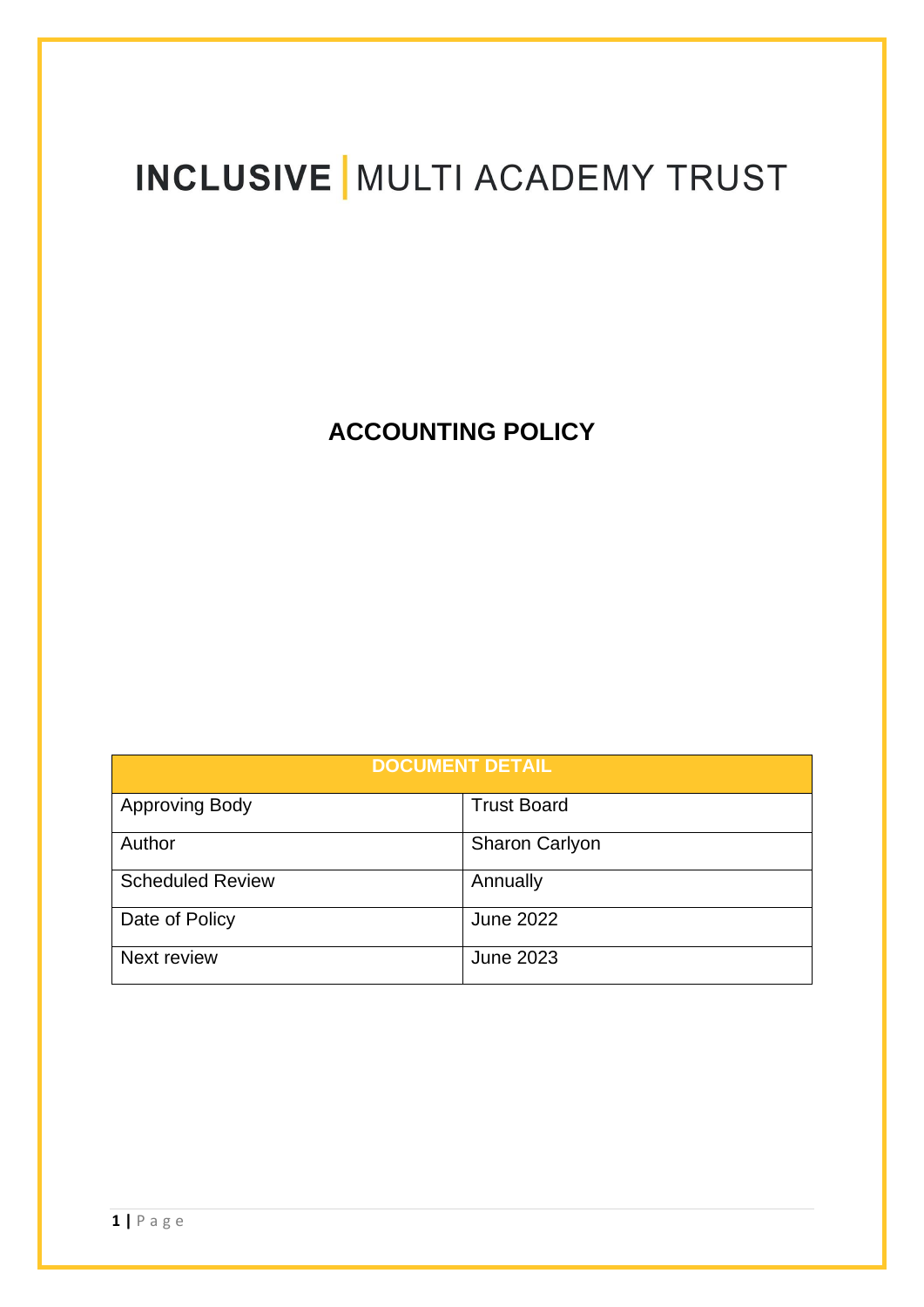# **Contents**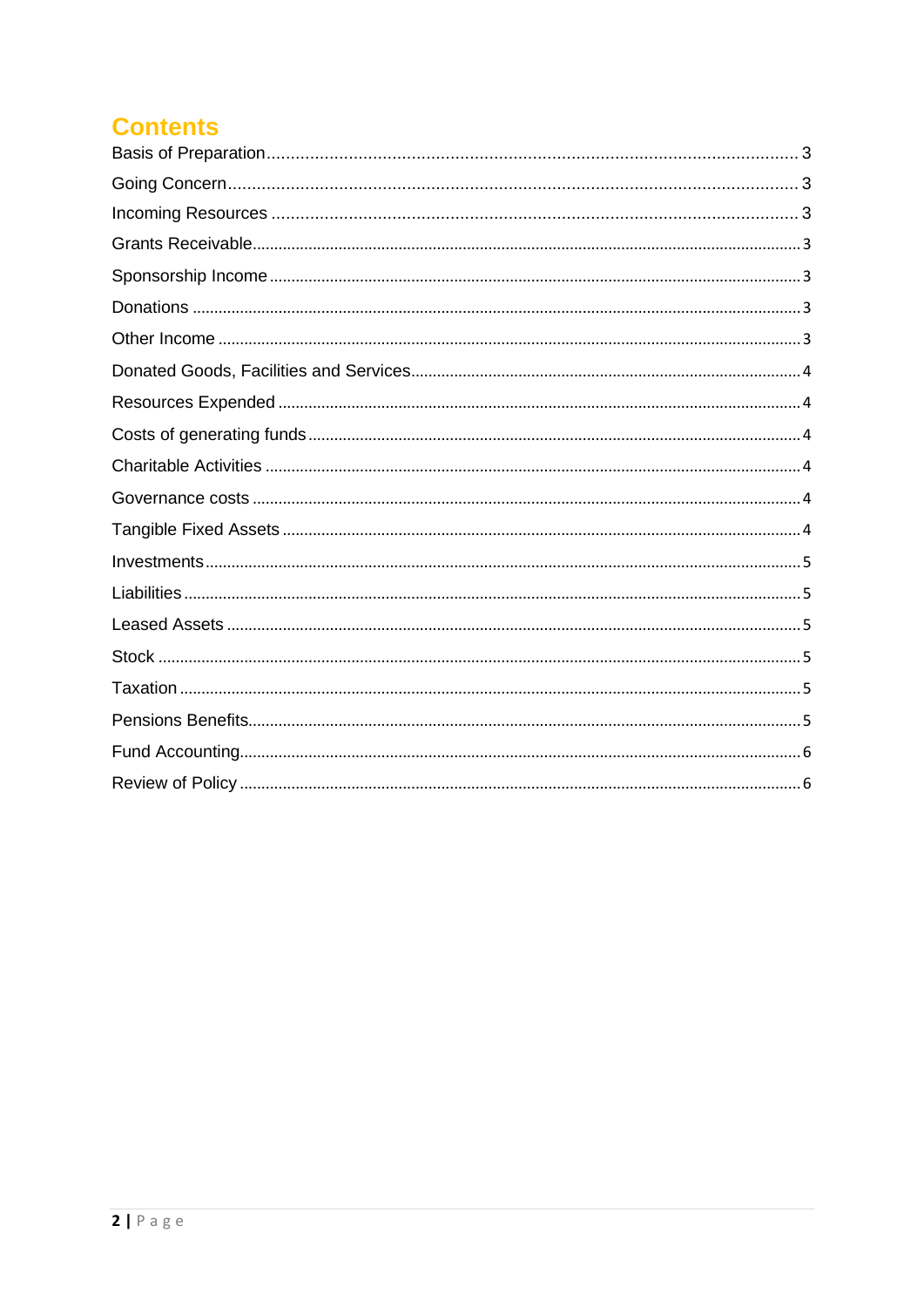# <span id="page-2-0"></span>**Basis of Preparation**

The financial statements will be prepared under the historical convention in accordance with the Financial Reporting Standard Applicable in the UK and Republic of Ireland (FRS 102), the Accounting and Reporting by Charities: Statement of Recommended Practice applicable to charities preparing their accounts in accordance with the Financial Reporting Standard applicable in the UK and Republic of Ireland (FRS 102) (Charities SORP (FRS 102)), the Academies Accounts Direction 2020 to 2021 issued by ESFA, the Charities Act 2011 and the Companies Act 2006. A summary of the principal accounting policies that will be applied are set out below.

# <span id="page-2-1"></span>**Going Concern**

The trustees assess whether the use of going concern is appropriate i.e. whether there are material uncertainties related to events or conditions that may cast significant doubt on the ability of the Trust to continue as a going concern. The trustees make this assessment in respect of a period of at least one year from the date of approval of the financial statements.

#### <span id="page-2-2"></span>**Incoming Resources**

All incoming resources are recognised when the Trust has entitlement to the funds, the receipt is probable, and the amount can be measured with sufficient reliability.

# <span id="page-2-3"></span>**Grants Receivable**

Grants are included in the Statement of Financial Activities on a receivable basis. The balance of income received for specific purposes but not expended during the period is shown in the relevant funds on the balance sheet. Where income is received in advance of meeting any performance related conditions and there is not unconditional entitlement to the income its recognition is deferred and included in creditors as deferred income until the performance related conditions are met. Where entitlement occurs before income is received, the income is accrued.

General Annual Grant is recognised in full in the year for which it is receivable, and any unspent amount is reflected as a balance sheet in the restricted general fund. Any abatement in respect of the period is deducted from income and recognised as a liability.

Capital grants are recognised in full when there is an unconditional entitlement to the grant and are not deferred over the life of the asset on which they are expended. Unspent amounts of capital grant are reflected in the balance in the restricted fixed asset fund.

#### <span id="page-2-4"></span>**Sponsorship Income**

Sponsorship income provided to a Trust which amounts to a donation is recognised in the Statement of Financial Activities in the period in which it is receivable, where the receipt is probably and the amount can be reliably measured.

# <span id="page-2-5"></span>**Donations**

Donations are recognised on a receivable basis (where there are no performance-related conditions) where the receipt is probably, and the amount can be reliably measured.

# <span id="page-2-6"></span>**Other Income**

Other income, including the hire of facilities, is recognised in the period it is receivable and to the extent the goods have been provided or on completion of service.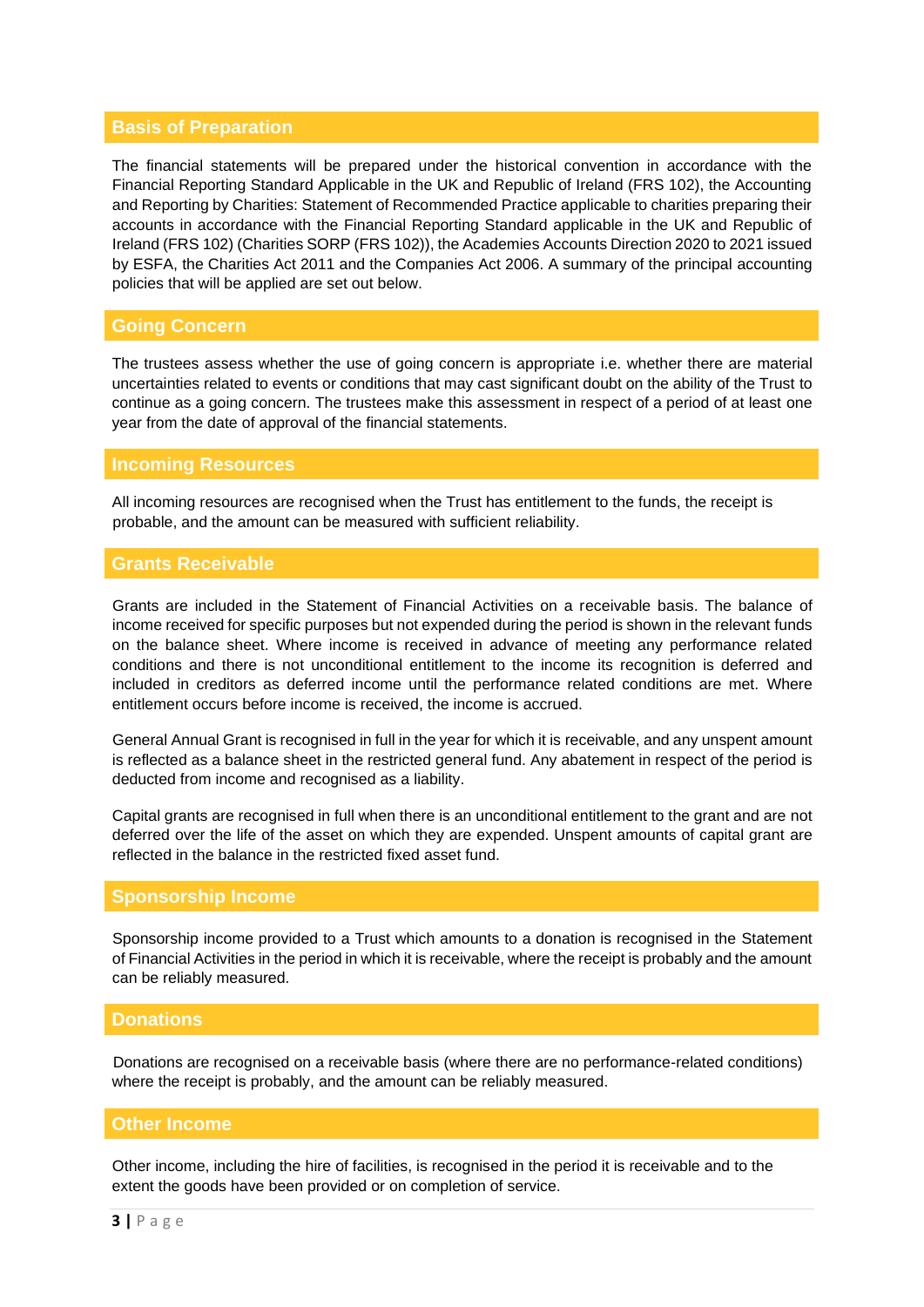# <span id="page-3-0"></span>**Donated Goods, Facilities and Services**

The value of donated services and gifts in kind provided to the Trust are recognised at their open market value in the period in which they are receivable as income in resources, where the benefit to the academy can be reliably measured. An equivalent amount is included as expenditure under the relevant heading in the Statement of Financial Activities, except where the gift in kind was a fixed asset in which case the amount is included in the appropriate fixed asset category and depreciated over the useful economic life in accordance with the Trust's accounting policy.

#### <span id="page-3-1"></span>**Resources Expended**

Expenditure is recognised once there is a legal or constructive obligation to transfer economic benefit to a third party, it is probable that a transfer of economic benefits will be required in settlement and the amount of the obligation can be measured reliably. Expenditure is classified by activity and is classified under headings that aggregate all costs related to that category. The costs of each activity are made up of the total of direct costs and support costs involved in undertaking each activity. Where costs cannot be directly attributed to particular headings, they have been allocated on a basis consistent with the use of resources, with central staff costs allocated on the basis of time spent, and depreciation charges allocated on the portion of the asset's use. Other support costs are allocated based on the spread of staff costs.

# <span id="page-3-2"></span>**Costs of generating funds**

These are costs incurred in attracting voluntary income, and those incurred in trading activities that raise funds

#### <span id="page-3-3"></span>**Charitable Activities**

These are costs incurred on the Trust's educational operations.

#### <span id="page-3-4"></span>**Governance costs**

These include the costs attributable to the Trust's compliance with constitutional and statutory requirements, including audit, strategic management and trustees' meetings and reimbursed expenses.

All resources expended are inclusive of irrecoverable VAT.

### <span id="page-3-5"></span>**Tangible Fixed Assets**

Assets costing £3,000 or more are capitalised as tangible fixed assets and are carried at cost, net of depreciation and any provision for impairment.

Where tangible fixed assets have been acquired with the aid of specific grants, either from the government or from the private sector, they are included in the Balance Sheet at cost and depreciated over the expected useful economic life. The related grants are credited to a restricted fixed asset fund in the Statement of Financial Activities and carried forward in the Balance Sheet. Depreciation on such assets is charged to the restricted fixed asset fund in the Statement of Financial Activities to reduce the fund over the useful economic life of the related asset on a basis consistent with the academy trust's depreciation policy.

Depreciation is provided on all tangible fixed assets other than freehold land, at rates calculated to write the cost of each asset on a straight-line basis over its expected useful life, as follows: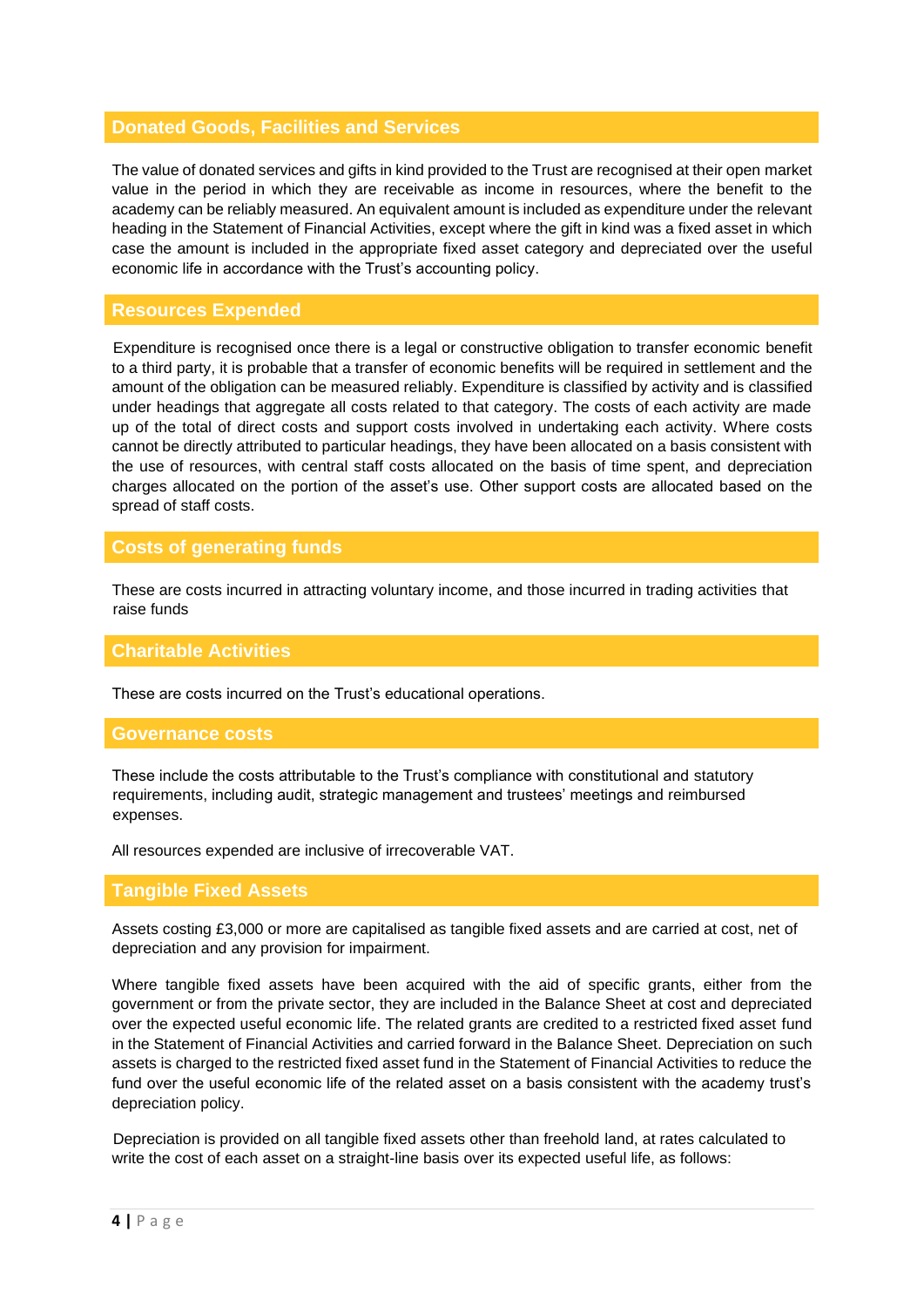- Leasehold Land and Buildings 125 years (0.8%)
- Fixtures, Fittings and Equipment 15%
- ICT Equipment 33%
- Motor Vehicles 20%

Assets during construction are included at cost. Depreciation on these assets is not charged until they are brought into use.

A review for impairment of a fixed asset is carried out if events or charges in circumstances indicate that the carrying value of any fixed asset may not be recoverable. Shortfalls between the carrying value of fixed assets and their recoverable amounts are recognised as impairments. Impairment losses are recognised in the Statement of Financial Activities.

#### <span id="page-4-0"></span>**Investments**

The Trust's shareholding in Herts for Learning Limited is included in the balance sheet at the cost of the share capital owned less any impairment. There is no readily available market value and the cost of valuation exceeds the benefit derived.

# <span id="page-4-1"></span>**Liabilities**

Liabilities are recognised when there is an obligation at the balance sheet date as a result of past event, it is probable that a transfer of economic benefit will be required in settlement, and the amount of the settlement can be estimated reliably. Liabilities are recognised at the amount that the academy trust anticipates it will pay to settle the debt or the amount it has received as advanced payments for the goods or services it must provide.

#### <span id="page-4-2"></span>**Leased Assets**

Rentals under operating leases are charged on straight line basis over the lease term.

#### <span id="page-4-3"></span>**Stock**

Unsold uniforms and catering stocks are valued at the lower of cost and net realisable value.

# <span id="page-4-4"></span>**Taxation**

The Trust is considered to pass the tests set out in Paragraph 1 Schedule 6 of the Finance Act 2010 and therefore it meets the definition of a charitable company for UK corporation tax purposes. Accordingly, the academy trust is potentially exempt from taxation in respect of income or capital gains received within categories covered by chapter 3 part 11 of the Corporation Tax Act 2010 or Section 256 of the Taxation of Chargeable Gains Act 1992, to the extent that such income or gains are applied exclusively to charitable purposes.

#### <span id="page-4-5"></span>**Pensions Benefits**

Retirement benefits to employees of the academy trust are provided by the Teachers' Pension Scheme ('TPS') and the Local Government Pension Scheme ('LGPS'). These are defined benefit schemes and the assets are held separately from those of the academy trust.

The TPS is an unfunded scheme and contributions are calculated to spread the cost of pensions over employees' working lives with the academy trust in such a way that a pension cost is a substantially level percentage of current and future pensionable payroll. The contributions are determined by the